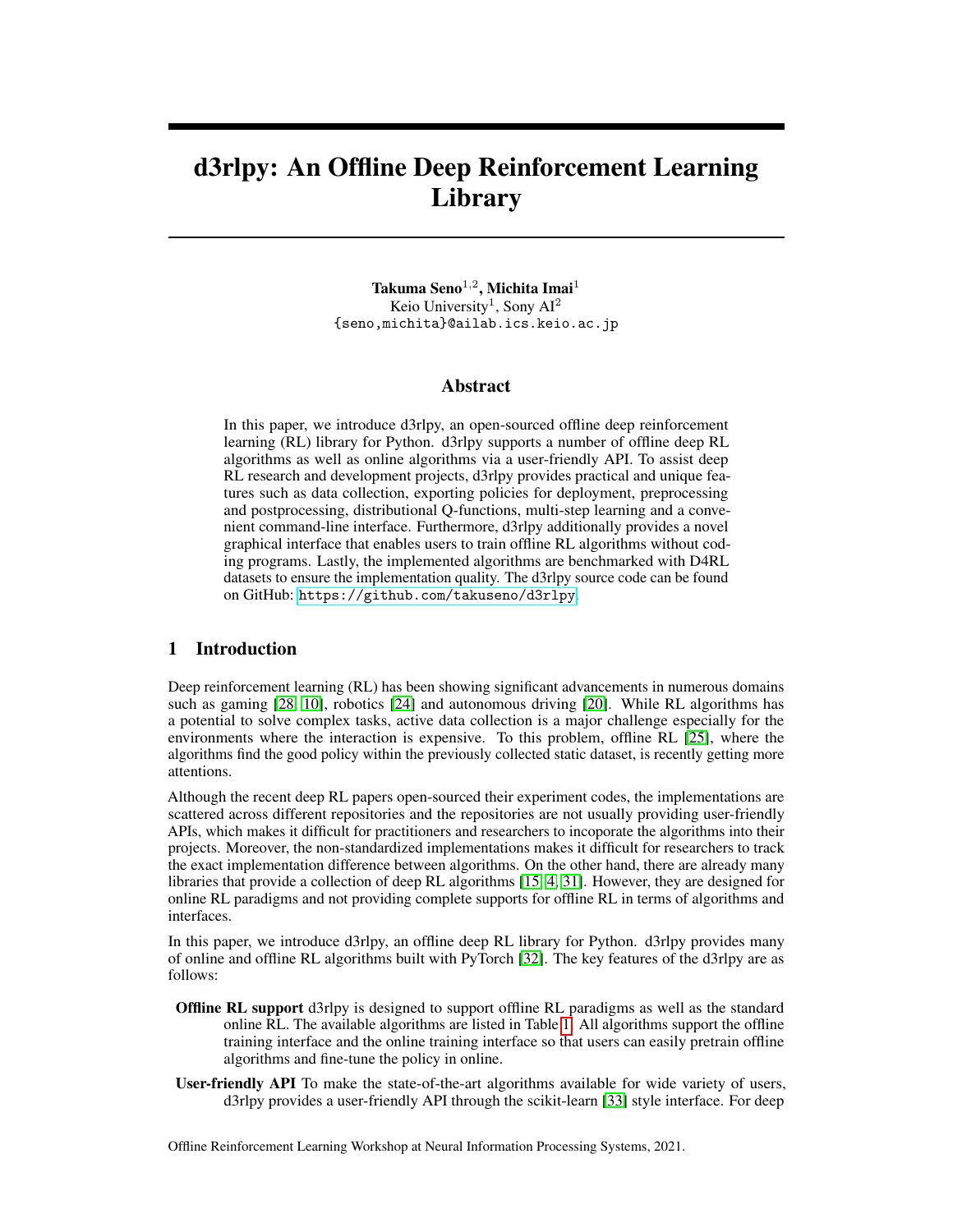| algorithm                   | discrete action | continuous action | proposed as offline RL |
|-----------------------------|-----------------|-------------------|------------------------|
| DQN[28]                     |                 |                   |                        |
| Double DQN[35]              |                 |                   |                        |
| DDPG[26]                    |                 |                   |                        |
| TD3[14]                     |                 |                   |                        |
| SAC[17, 5]                  |                 |                   |                        |
| BCQ[13, 11]                 |                 |                   |                        |
| <b>BEAR[22]</b>             |                 |                   |                        |
| $\overline{\text{CQL}[23]}$ |                 |                   |                        |
| AWAC[30]                    |                 |                   |                        |
| <b>CRR[36]</b>              |                 |                   |                        |
| <b>PLAS[37]</b>             |                 |                   |                        |
| $PLAS + P[37]$              |                 |                   |                        |
| $TD3+BC[12]$                |                 |                   |                        |

<span id="page-1-0"></span>Table 1: A list of supported deep RL algorithms.

RL researchers, the interface is flexible enough to customize neural network models, change optimizers and train with their own datasets and environments.

Practical features Unlike the most of the existing libraries that focus on reproducing the paper results, d3rlpy also provides practical and unique features that allow users to integrate the powerful trained policies into their research or development projects.

Futhermore, d3rlpy also provides MINERVA, a novel tool with the graphical user interface (GUI) for an out-of-the-box offline RL training. MINERVA enables users to upload datasets, train offline RL algoirthms and export the trained policies for deployment without coding.

This paper is organized as follows: Section 2 presents related works on deep RL libraries, Section 3 presents the library design of the d3rlpy, Section 4 presents the practical and unique features of the d3rlpy, Section 5 introduces the MINERVA, a GUI offline RL training tool, Section 6 presents the benchmark scores in offline RL and Section 7 provides a conclusion.

#### 2 Related work

A number of libraries are proposed in the deep RL field. ChainerRL [\[15\]](#page-8-1) provides many of deep RL algorithms with the faithful reproduction results, which enables deep RL researchers to experiment their new algorithms and compare with baselines. Dopamine [\[4\]](#page-8-2) is focusing on DQN variants [\[28,](#page-9-0) [6,](#page-8-9) [19\]](#page-9-14) to make them available for researchers as baseline implementations. Tonic [\[31\]](#page-9-4) aims to provide many of continuous control algorithms with large-scale benchmark results. There are two design differences between d3rlpy and the existing libraries. First, the d3rlpy is the first library that fully supports offline RL algorithms. Second, d3rlpy provides the simple and easy interface for practitioners such as application engineers as well as researchers while the existing libraries are focusing on research purposes where users need to understand how to compose them.

Regarding the GUI tool in RL, ChainerRL Visualizer [\[15\]](#page-8-1) is proposed as a debugging tool for the ChainerRL. With ChainerRL Visualizer, the users can introspect RL policies by 1-step environment execution and plotting details of the model outputs. Vizarel [\[8\]](#page-8-10) provides an interface for visualizing evaluation episodes and data distribution of the replay buffer [\[27\]](#page-9-15). Although the existing GUI tools were designed for debugging RL models, there were no existing tools capable of RL training. The MINERVA is the first tool that offers the RL training capability by leveraging the d3rlpy as a backend.

#### 3 Design of d3rlpy

#### 3.1 Library interface

d3rlpy provides scikit-learn's style API to make the use of this library as easy as possible. In terms of the library design, there are two main differences from the existing libraries. First, d3rlpy has an interface for offline RL training, which takes a dedicated RL dataset structure, MDPDataset,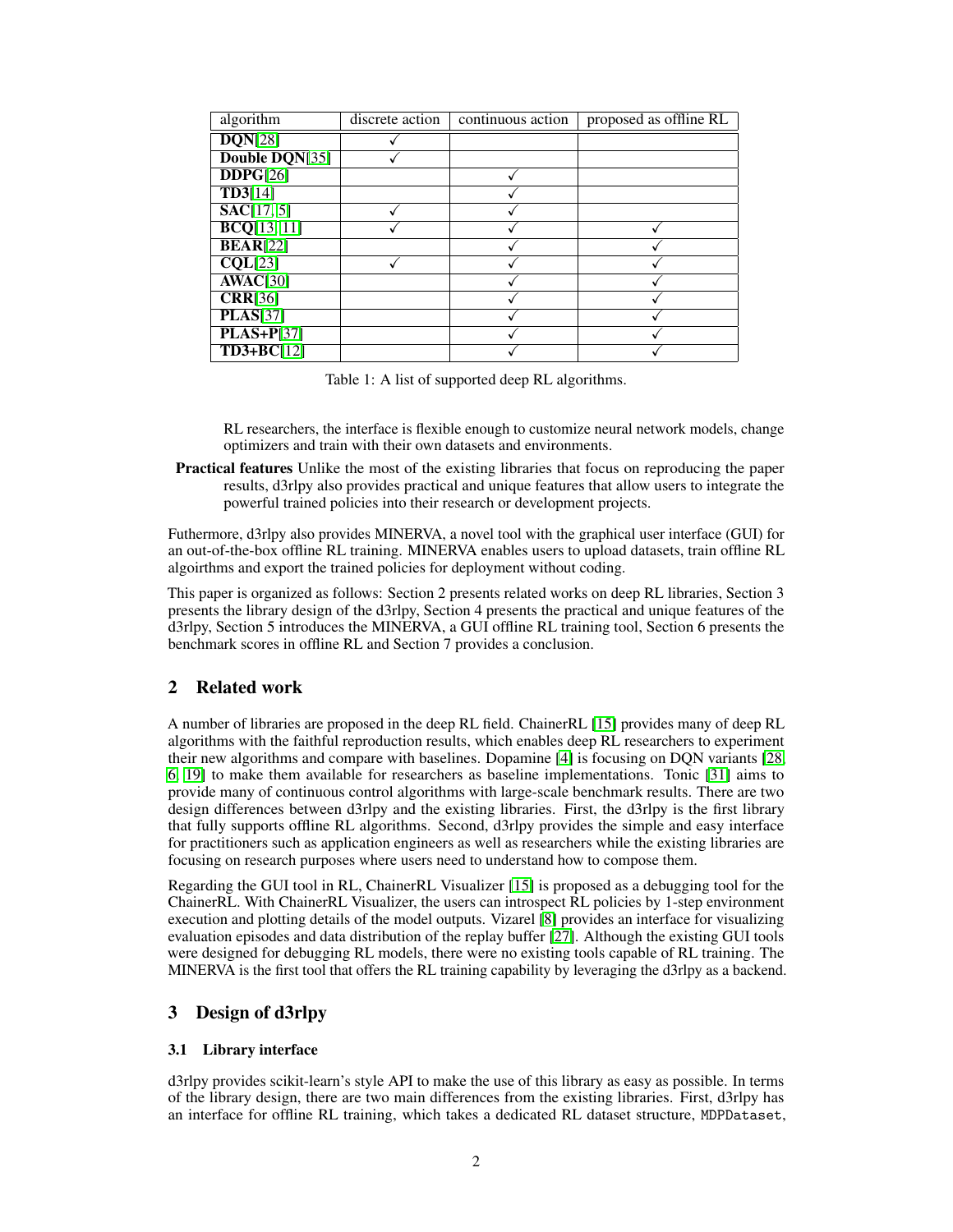

<span id="page-2-0"></span>Figure 1: The illustration of module components in d3rlpy. Algorithm takes EncoderFactory, QFunctionFactory, OptimizerFactory, Scaler, ActionScaler and RewardScaler to instantiate AlgorithmImpl and Model modules. MDPDataset and OpenAI Gym-styled environment can be used to train policies.

described in Section [3.3.](#page-3-0) Second, the all methods for training such as fit and fit\_online are implemented in the algorithm modules to make d3rlpy as user-friendly as possible by reducing the number of modules to use in training. Moreover, the neural network architectures are automatically selected from MLP and the convolutional model [\[28\]](#page-9-0) depending on the observation, which allows the users to start training without composing the neural network models unless using the customized architectures. These design choices are expected to lower the bar to start using this library.

Since d3rlpy supports both offline and online training, the seamless transition from offline training to online fine-tuning is easily realized. As fine-tuning the policies trained in offline is demanded, but is still a challenging problem [\[30\]](#page-9-11), this seamless transition supports the further resarches by allowing RL researchers to easily conduct fine-tuning experiments.

```
import d3rlpy
import gym
# prepare MDPDataset object
dataset, env = d3rlpy.datasets.get_dataset("hopper-medium-v0")
# prpare algorithm object
sac = d3r1py.algos.SAC(actor_learning_rate=3e-4, use\_gpu=0, ...)# start offline training
sac.fit(
   dataset,
   n_steps=500000,
    eval_episodes=dataset.episodes,
    scorers={
        "environment": d3rlpy.metrics.evaluate_on_environment(env),
        "average_value": d3rlpy.metrics.average_value_estimation_scorer,
   }
)
# seamless transition to online training
sac.fit_online(env, n_steps=500000, eval_env=gym.make("Hopper-v2"))
```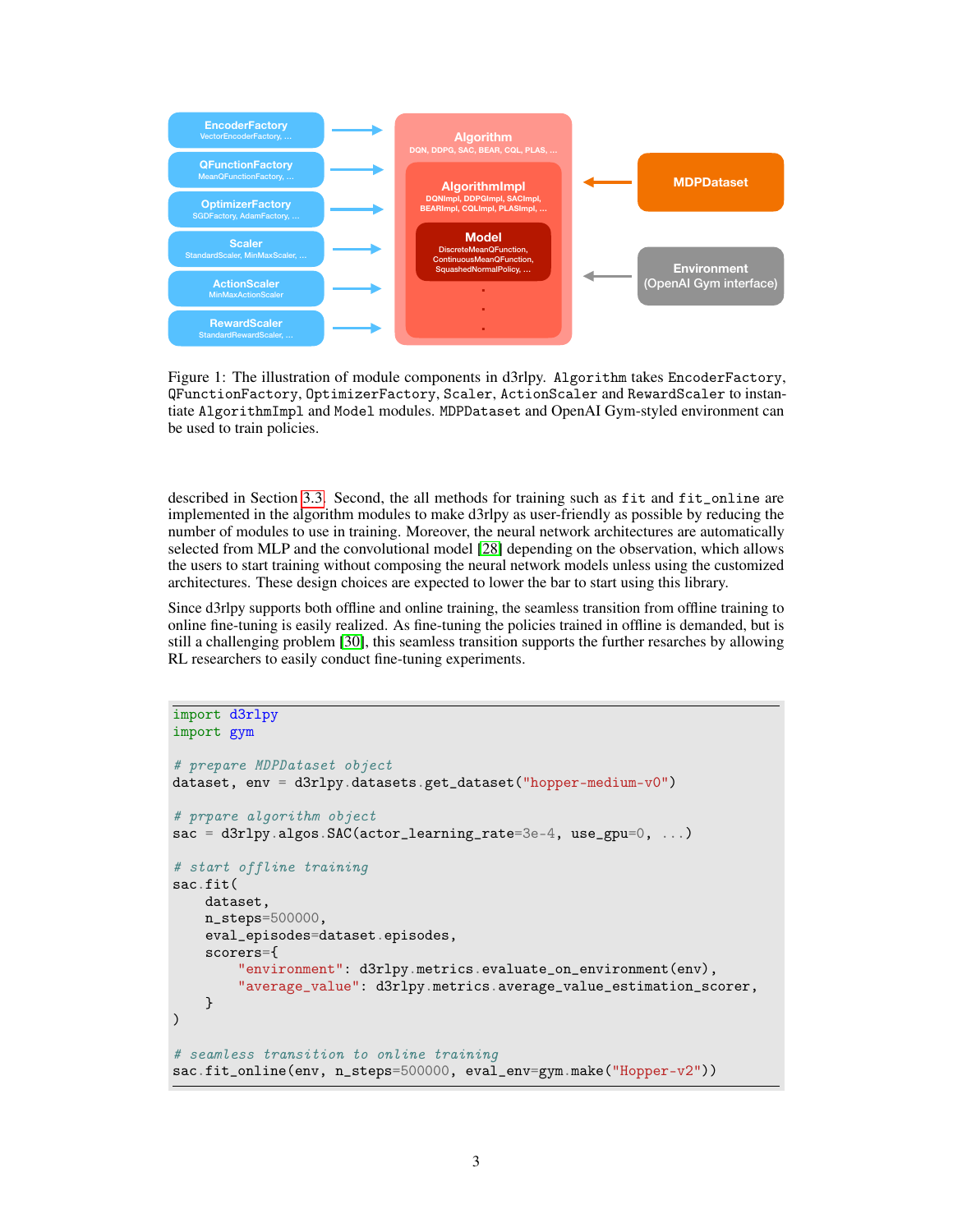

<span id="page-3-1"></span>Figure 2: The diagram of the MDPDataset. The MDPDataset consists of a list of Episode object that includes Transition objects representing transition tuples. The Transition object has pointers to the previous and the next transitions.

#### 3.2 Algorithms

Figure [1](#page-2-0) depicts a module components in d3rlpy. The Algorithm has a hierarchical design that instantiates AlgorithmImpl inside itself. This hierarchy is to give high-level user-friendly APIs such as fit method to Algorithm and low-level APIs such as update\_actor and update\_critic to AlgorithmImpl. The main motivation of this hierarchical API system is to increase module resusability of the algoirthms when the new algorithm only requires high-level changes. For example, *delayed policy update* of TD3, which updates policy parameters every two gradient steps, can be implemented by adjusting the frequency of update\_actor method calls in the high-level module without changing the low-level logics.

The users can customize neural network models through EncoderFactory module and change optimizers through OptimizerFactory module. Scaler, ActionScaler and RewardScaler are modules for preprocessing and postprocessing, which is described in Section [4.2.](#page-4-0) QFunctionFactory provides the distributional Q-function options, which is described in Section [4.4.](#page-4-1) MDPDataset is a module to represent RL datasets described in Section [3.3.](#page-3-0)

## <span id="page-3-0"></span>3.3 MDPDataset

d3rlpy provides MDPDataset module internally used to represent an offline RL dataset. Figure [2](#page-3-1) depicts a diagram of the MDPDataset module. The hierarchy of the Episode module and Transition module is convenient for episode-wise data division for training and testing. The Transition module is implemented with Cython, which allows Python programs to use C++ extentions, to optimize memory copy at mini-batch sampling. By exploiting the pointers to the previous and the next transitions and the low-overhead implementation in Cython, the multi-step return calculation [\[34\]](#page-9-16) and *frame stacking* [\[28\]](#page-9-0) are done at batch sampling without slowing the training. Especially, the advantage of the sampling time *frame stacking* is to reduce CPU memory usage by placing single frame images on the memory instead of stacked images.

## 4 Practical features

#### 4.1 Dataset collection

In offline RL research projects, data collection to create a new dataset plays an important role especially when users need to develop policies for new tasks. d3rlpy supports this data collection by giving OpenAI Gym [\[3\]](#page-8-11) style environment and the replay buffer module to the algorithm object. For the diverse sets of dataeset creation, the data collection can be done with and without parameter updates, which corresponds to the dataset with a static policy and a non-stationary policy respectively.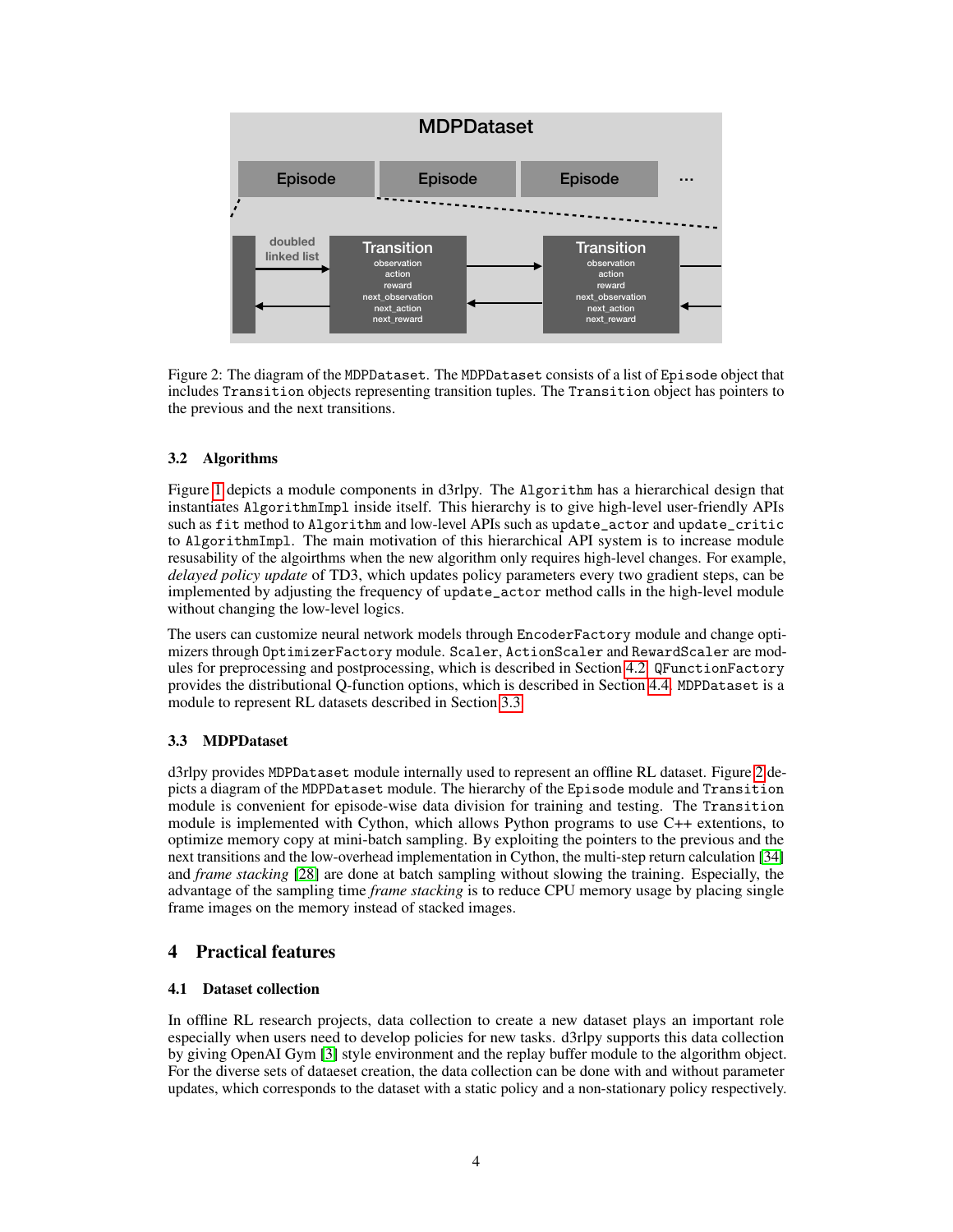```
env = gym.make("Hopper-v2")
sac = d3r1py.algos.SAC()buffer = d3rlpy.online.buffers.ReplayBuffer(1000000, env=env)
# collect data without training
sac.collect(env, buffer, n_steps=1000000)
# collect data with training
# sac.fit_online(env, buffer, n_steps=1000000)
# convert replay buffer to MDPDataset
dataset = buffer.to_mdp_dataset()
```
#### <span id="page-4-0"></span>4.2 Preprocessing and postprocessing

By exploiting the static dataset in offline RL training, d3rlpy provides various preprocessing and postprocessing methods in a handy way. For observation preprocessing, *normalization*, *standardization* and *pixel* (division by 255) are available. Especially, the observation standardization has been shown to improve the policy performance in offline RL setting [\[12\]](#page-8-8). Regarding the action preprocessing, *normalization* is available and the action output from the trained policy will be denormalized to the original scale as postprocessing. Lastly, reward preprocessing supports *normalization*, *standardization*, *clip* and *constant multiplication*. The reward preprocessing is still underexplored in RL researches, however, the reward scale is known as an important factor affecting the actor-critic policy performance [\[18\]](#page-9-17).

```
cql = d3rlpy.algos.CQL(scaler="standard", # standardize observations
   action_scaler="min_max", # normalize actions and postprocess outputs
   reward_scaler="standard", # standardize rewards
)
```
#### <span id="page-4-2"></span>4.3 Export policy for deployment

Once the policy is ready for deployment, d3rlpy provides the policy export functionality. The main advantage of this feature is that users can deploy the trained policy without the d3rlpy dependency, and the exported formats support different programming languages other than Python and are optimized for inference. d3rlpy supports two machine learning model formats, TorchScript [\[32\]](#page-9-5) and ONNX [\[2\]](#page-8-12). The TorchScript is a serialized model format provided by PyTorch, which is optimized and executable in C++ and Python programs only with the PyTorch dependency. The ONNX is an open format built to represent machine learning models with various language supports such as Python, C++ and JavaScript. To reduce the users' implementation efforts, this exported policy includes the tensor operations for preprocessing and postprocessing described above so that the programs can use the exported policy without processing inputs and outputs.

 $\overline{cql}$  = d3rlpy.algos. $CQL()$  $cql.fit(\ldots)$ cql.save\_policy("policy.pt") # export as TorchScript cql.save\_policy("policy.onnx") # export as ONNX

#### <span id="page-4-1"></span>4.4 Distributional Q-function

d3rlpy supports distributional Q-functions, Quantile Regression (QR) [\[7\]](#page-8-13) and Implicit Quantile Network (IQN) [\[6\]](#page-8-9). The distributional Q-functions have achieved dramatical performance improvements by capturing the variance of returns instead of learning the expected Q-values. Unlike conventional RL libraries that implement distributional Q-functions as DQN-variants, d3rlpy enables users to use them with all algorithms.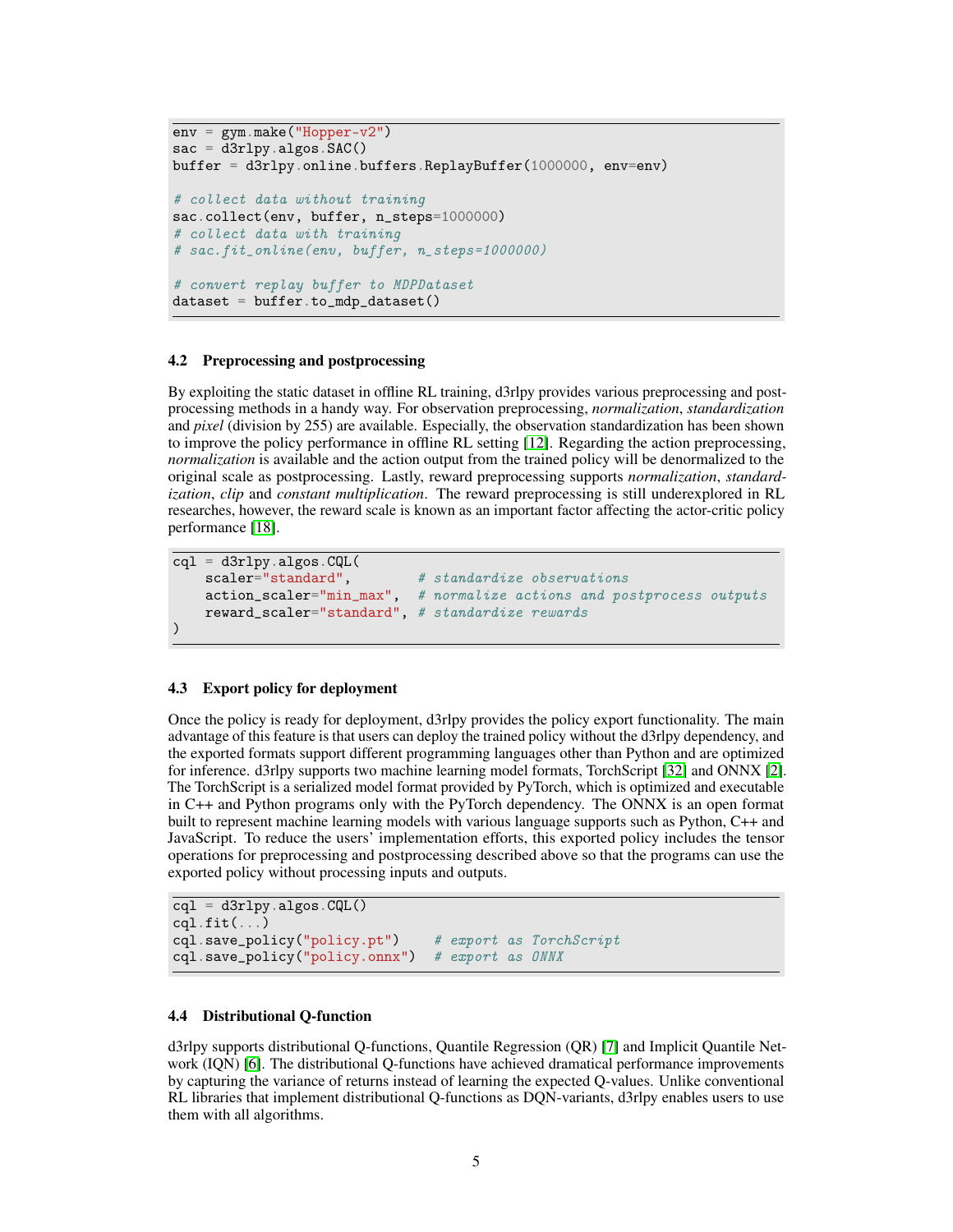<span id="page-5-1"></span>

<span id="page-5-2"></span><span id="page-5-0"></span>Figure 3: The MINERVA. With the use of the MINERVA, the users can easily upload their datasets, train offline RL algorithms and export the trained policies as TorchScript and ONNX format for deployment.

# use Quantile Regression Q-function in CQL training  $\text{cql} = \text{d3rly-algos}. \text{CQL}(q\_func\_factor = "qr")$ 

#### <span id="page-5-3"></span>4.5 Multi-step learning

Multi-step learning is known as a simple and powerful approach to improve RL agent performance [\[34,](#page-9-16) [19\]](#page-9-14). In d3rlpy, the multi-step returns are computed when sampling a mini-batch and cut at the end of episodes if the episode length is shorter than the return horizon, which allows the algorithm to use the all transition tuples to train. The computation is implemented in Cython for the minimal overhead.

```
# use N=3 in multi-step learning for Q-function update
sac = d3r1py.algos.SAC(n_steps=3)
```
#### 4.6 Command-line interface

A convenient command-line interface (CLI) are also available in d3rlpy. This CLI is capable of visualizing the logged metrics data, executing the trained policies to record videos and exporting the policies for deployment described in Section [4.3.](#page-4-2) When executing or exporting the trained policies, the serialized algorithm metadata saved at the beginning of the training is used to construct the trained models. The metadata format is described in Appendix [A.](#page-10-0)

```
# plot training metrics by matplotlib
$ d3rlpy plot d3rlpy_logs/.../environment.csv
# record videos of evaluation episodes
$ d3rlpy record d3rlpy_logs/.../model_500000.pt --env-id Hopper-v2
# export trained policy as TorchScript
$ d3rlpy export d3rlpy_logs/.../model_500000.pt --format torchscript
```
#### 5 MINERVA: Graphical user interface for offline RL

The MINERVA is a GUI tool powered by the d3rlpy, which enables users to upload datasets, train offline RL algorithms and export the trained policy as TorchScript and ONNX formats. The main difference from the conventional visualizers for RL is that the MINERVA is capable of not only visualizing data, but also training policies by focusing on the offline training paradigm. The MINERVA is built as a Web interface with the d3rlpy as a backend with an ability to manage multiple training jobs in parallel. The dataset format is defined as CSV text file (additionally with image files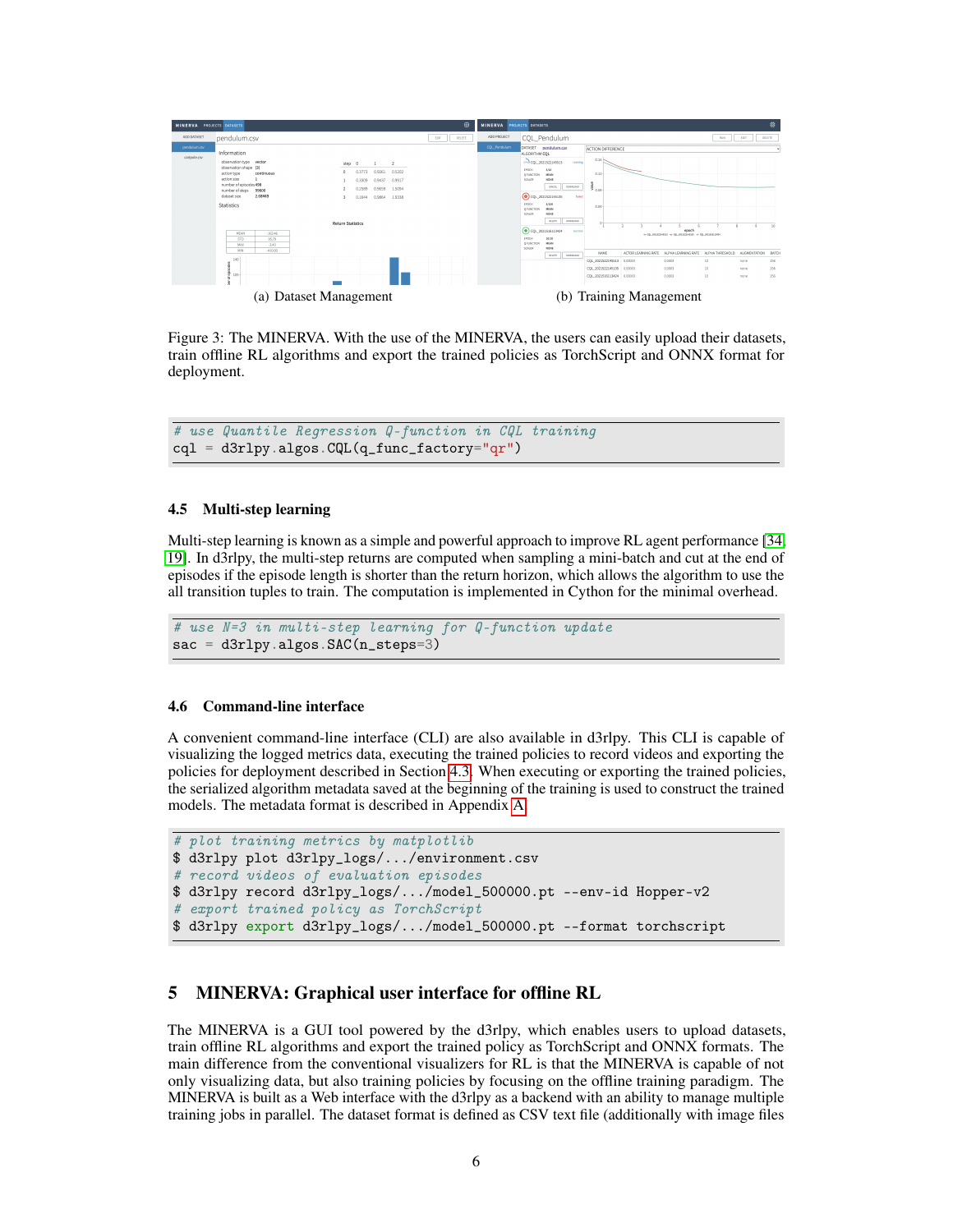| <b>Dataset</b>               | <b>SAC</b> | TD3    | <b>AWAC</b>       | BCO   | <b>BEAR</b> | <b>COL</b> | <b>CRR</b> | <b>PLAS</b> | PLAS+P | $TD3+BC$ |
|------------------------------|------------|--------|-------------------|-------|-------------|------------|------------|-------------|--------|----------|
| halfcheetah-random-v0        | 30.8       | 31.9   | 18.4              | 2.2   | 2.3         | 29.7       | 22.0       | 27.0        | 28.5   | 11.0     |
| walker2d-random-v0           | 2.9        | 3.6    | 0.4               | 4.1   | 4.9         | 5.3        | 3.6        | 6.7         | 7.6    | 2.7      |
| hopper-random-v0             | 0.8        | 1.1    | 10.9              | 10.6  | 10.1        | 10.9       | 10.6       | 10.6        | 11.0   | 11.0     |
| halfcheetah-medium-v0        | 25.1       | 31.0   | 40.5              | 40.2  | 36.9        | 41.7       | 41.8       | 40.2        | 41.8   | 42.6     |
| walker2d-medium-y0           | 7.1        | 0.1    | 64.7              | 45.8  | 56.8        | 75.2       | 53.4       | 33.4        | 66.2   | 74.9     |
| hopper-medium-v0             | 0.8        | 0.8    | $\overline{40.4}$ | 40.2  | 33.5        | 46.2       | 43.4       | 68.7        | 58.4   | 86.7     |
| halfcheetah-medium-replay-v0 | 42.0       | 36.1   | 42.0              | 39.1  | 37.6        | 40.1       | 41.3       | 44.1        | 45.1   | 43.0     |
| walker2d-medium-replay-v0    | 8.1        | 8.1    | 24.2              | 16.0  | 12.9        | 18.8       | 26.7       | 22.2        | 3.4    | 25.3     |
| hopper-medium-replay-v0      | 0.6        | 10.5   | 28.8              | 16.9  | 26.2        | 30.6       | 37.3       | 16.2        | 11.0   | 31.0     |
| halfcheetah-medium-expert-v0 | $-0.4$     | $-1.7$ | 18.4              | 58.1  | 45.3        | 9.0        | 13.1       | 82.8        | 66.2   | 86.9     |
| walker2d-medium-expert-v0    | 0.0        | 0.9    | 55.6              | 52.3  | 62.4        | 69.7       | 60.0       | 98.1        | 84.3   | 96.0     |
| hopper-medium-expert-v0      | 11.7       | 8.7    | 51.2              | 112.5 | 83.3        | 100.9      | 19.7       | 110.4       | 99.7   | 112.0    |

<span id="page-6-0"></span>Table 2: Normalized scores collected with the final trained policy in D4RL. The scores are averaged over 3 random seeds.

| <b>Dataset</b>               | <b>SAC</b> | TD3  | <b>AWAC</b> | <b>BCO</b> | <b>BEAR</b> | <b>COL</b> | <b>CRR</b> | <b>PLAS</b>       | $PLAS+P$ | $TD3+BC$ |
|------------------------------|------------|------|-------------|------------|-------------|------------|------------|-------------------|----------|----------|
| halfcheetah-random-y0        | 33.9       | 33.9 | 23.0        | 2.3        | 3.3         | 34.8       | 23.6       | 33.0              | 34.9     | 12.5     |
| walker2d-random-y0           | 23.7       | 18.7 | 7.9         | 6.5        | 11.9        | 15.5       | 10.8       | 21.4              | 22.7     | 21.3     |
| hopper-random-v0             | 14.9       | 4.4  | 11.7        | 11.0       | 11.1        | 11.2       | 15.0       | 11.0              | 11.1     | 11.2     |
| halfcheetah-medium-v0        | 31.2       | 33.5 | 42.3        | 41.0       | 37.8        | 42.6       | 42.4       | $\overline{40.7}$ | 42.4     | 43.4     |
| walker2d-medium-y0           | 16.5       | 15.1 | 80.1        | 76.1       | 76.3        | 82.4       | 72.7       | 67.6              | 80.8     | 82.5     |
| hopper-medium-v0             | 3.5        | 13.7 | 102.5       | 100.5      | 97.4        | 100.6      | 95.0       | 98.5              | 101.3    | 100.8    |
| halfcheetah-medium-replay-v0 | 47.0       | 42.0 | 43.9        | 42.3       | 39.7        | 46.3       | 42.9       | 44.6              | 46.1     | 44.6     |
| walker2d-medium-replay-v0    | 31.2       | 27.3 | 50.9        | 34.9       | 34.5        | 49.5       | 44.6       | 45.3              | 44.9     | 53.4     |
| hopper-medium-replay-v0      | 30.9       | 50.1 | 98.5        | 42.1       | 58.8        | 65.2       | 86.3       | 53.4              | 51.9     | 64.5     |
| halfcheetah-medium-expert-v0 | 5.7        | 4.0  | 27.4        | 86.5       | 63.7        | 24.4       | 23.6       | 102.7             | 93.5     | 99.9     |
| walker2d-medium-expert-v0    | 13.9       | 17.0 | 112.0       | 88.9       | 91.1        | 110.9      | 98.1       | 108.1             | 111.4    | 111.2    |
| hopper-medium-expert-y0      | 28.9       | 49.5 | 112.8       | 114.5      | 112.8       | 114.7      | 87.5       | 113.6             | 114.7    | 114.0    |

<span id="page-6-1"></span>Table 3: Normalized scores collected with the best trained policy in D4RL. The scores are averaged over 3 random seeds.

for image observations) described in Appendix [B.](#page-11-0) Whether the action-space is discrete or continuous is automatically determined based on the dataset and the algorithm options shown to the users depend on the detected action-space.

Figure [3](#page-5-0) shows example screenshots of a dataset management page and an experiment management page. In the dataset management page depicted in Figure [3\(a\),](#page-5-1) the dataset metadata such as dataset size and observation shapes, contents and data statistics are displayed. The training management page depicted in Figure [3\(b\)](#page-5-2) shows a list of training jobs and collected metrics to compare multiple trials.

#### 6 Benchmark

#### 6.1 Offline RL

We evaluate the implemented algorithms on the D4RL benchmark of OpenAI Gym MuJoCo tasks [\[3,](#page-8-11) [9\]](#page-8-14). We train each algorithm for 500K gradient steps and evaluate every 5000 steps to collect evaluation performance in environments for 10 episodes. The details of hyperparameters are reported in Appendix [C.](#page-11-1)

The final performance results are reported in Table [2.](#page-6-0) The scores are normalized to the range between 0 and 100 [\[9\]](#page-8-14). TD3+BC performs well across all datasets despite its simple implementation. Interestingly, PLAS and PLAS+P performed closely to TD3+BC although those were not often compared in the previous researches.

The existing works for offline RL algorithms usually report only final performance results. However, each algorithm has different trends of overfitting datasets, which makes it difficult to evaluate the potential performance in comparison for the same gradient steps. In this paper, we also report the best performance results in Table [3.](#page-6-1) This performance metrics will be more important once we establish a method to detect policy overfitting. Surprisingly, Table [3](#page-6-1) shows that the best performance of AWAC and CRR, the algorithms with supervised regression policy training, is significantly better than the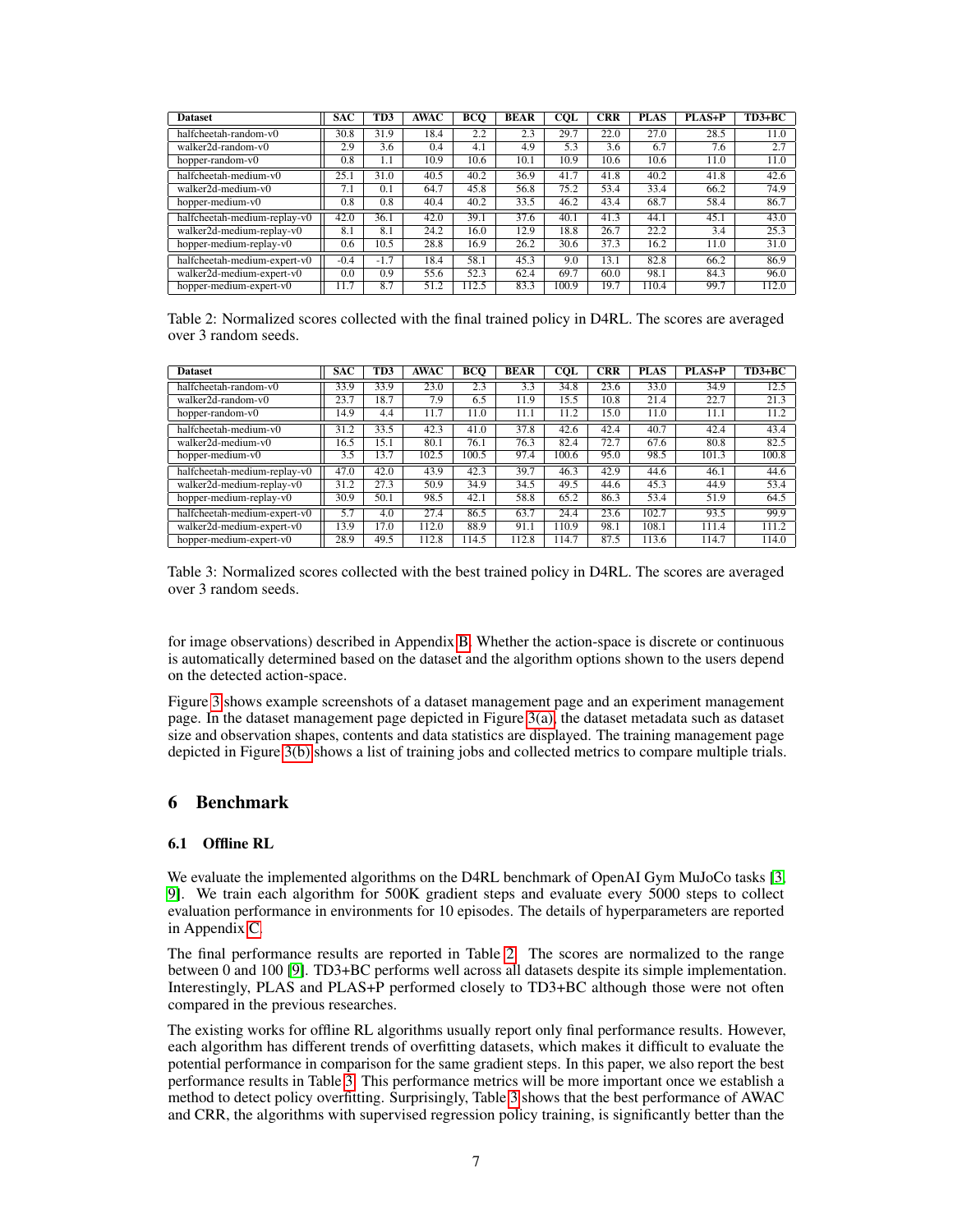

<span id="page-7-0"></span>Figure 4: Training curves on continuous control tasks with d3rlpy's training features enabled. (a) Multi-step learning performance in Walker2d-v2 environment. x-axis represents environment steps and y-axis represents average returns in evaluation episodes. The scores are averaged over 3 random seeds. (b) Distributional Q-function performance in HalfCheetah-v2 environment.

final performance. This suggests that the supervised regression policy training algorithms potentially perform well, but overfitting is more critical in those algorithms.

The raw scores and side-by-side comparisons against reference scores are reported in Appendix [D.](#page-13-0)

#### 6.2 Online RL with multi-step learning and distributional Q-functions

We evaluate d3rlpy's training features with MuJoCo tasks in online training scenarios. In this experiment, we evaluate multi-step learning described in Section [4.5](#page-5-3) and distributional Q-functions described in Section [4.4.](#page-4-1) The multi-step learning and distributional Q-functions are used with the standard SAC algorithm without changing hyperparameter. We train each algorithm for 1M environment steps and evaluate every 10K steps to collect evaluation performance in environments for 10 episodes.

Figure [4](#page-7-0) shows the result of continuous control tasks. In particular environments, simple modifications by enabling multi-step learning or distributional Q-functions improve the performance from the standard algorithm. This suggests that it is possible that users achieve better performance than SOTA scores reported in their papers only with d3rlpy. The rest of results are reported in Appendix [E](#page-15-0) and Appendix [F.](#page-15-1)

#### 7 Conclusion

In this paper, we introduced an offline deep reinforcement learning library, d3rlpy, and its GUI interface, MINERVA. d3rlpy provides user-friendly APIs and practical features for the research and development projects. Also, the implemented algorithms are benchmarked with D4RL datasets, which makes d3rlpy comparable to the existing and future works.

In the future work, we will continuously add new RL algorithms and features based on demands from the open-source community and RL research trends. Specifically, we will support off-policy evaluation methods [\[29\]](#page-9-18) since evaluating the trained policies only with static datasets is important for the practical applications. We will also benchmark discrete-control algorithms such as CQL and BCQ with Atari 2600 datasets [\[1,](#page-8-15) [16\]](#page-8-16) since we only benchmarked continuous-control algorithms in this paper.

Hopefully, d3rlpy will contribute to the standardization of offline RL implementations and push offline RL algorithms to the more diverse applications. And, we believe that d3rlpy solves reproducibility issues [\[18\]](#page-9-17) by providing the exact scripts used for benchmarking.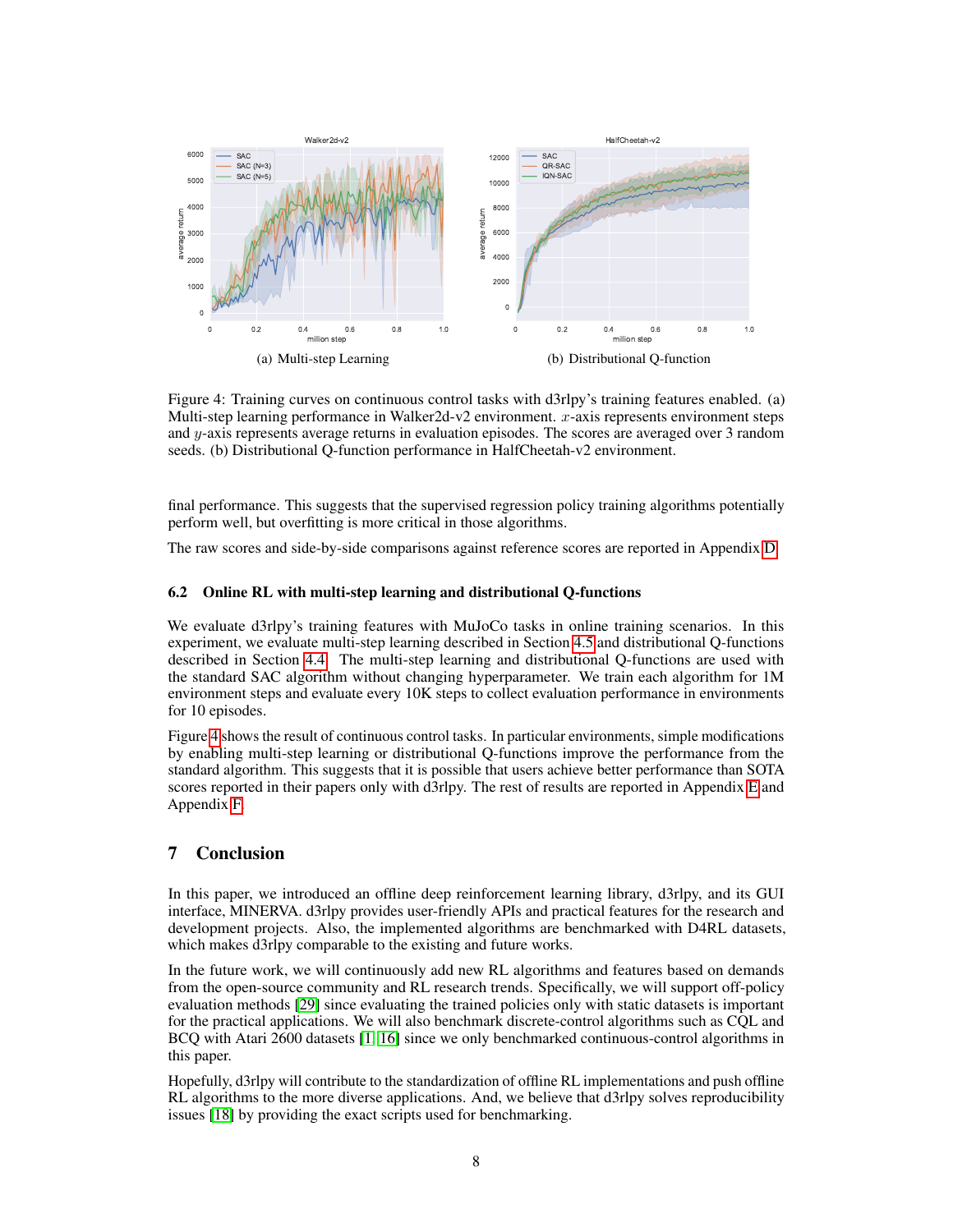#### Acknowledgement

This work is supported by Information-technology Promotion Agency, Japan (IPA), Exploratory IT Human Resources Project (MITOU Program) in the fiscal year 2020. We would like to express our genuine gratitude for the contributions made by the voluntary contributors. We would also like to thank our users who have provided constructive feedbacks and insights. Lastly, we would like to thank Yu Ishihara and Shunichi Sekiguchi from Sony R&D Center Tokyo for their fruitful comments about the paper.

#### References

- <span id="page-8-15"></span>[1] Rishabh Agarwal, Dale Schuurmans, and Mohammad Norouzi. An optimistic perspective on offline reinforcement learning. In *International Conference on Machine Learning*, pages 104–114. PMLR, 2020.
- <span id="page-8-12"></span>[2] Junjie Bai, Fang Lu, Ke Zhang, et al. Onnx: Open neural network exchange. [https://github.](https://github.com/onnx/onnx) [com/onnx/onnx](https://github.com/onnx/onnx), 2019.
- <span id="page-8-11"></span>[3] Greg Brockman, Vicki Cheung, Ludwig Pettersson, Jonas Schneider, John Schulman, Jie Tang, and Wojciech Zaremba. Openai gym. *arXiv preprint arXiv:1606.01540*, 2016.
- <span id="page-8-2"></span>[4] Pablo Samuel Castro, Subhodeep Moitra, Carles Gelada, Saurabh Kumar, and Marc G. Bellemare. Dopamine: A Research Framework for Deep Reinforcement Learning. 2018.
- <span id="page-8-5"></span>[5] Petros Christodoulou. Soft actor-critic for discrete action settings. *arXiv preprint arXiv:1910.07207*, 2019.
- <span id="page-8-9"></span>[6] Will Dabney, Georg Ostrovski, David Silver, and Rémi Munos. Implicit quantile networks for distributional reinforcement learning. In *International conference on machine learning*, pages 1096–1105. PMLR, 2018.
- <span id="page-8-13"></span>[7] Will Dabney, Mark Rowland, Marc Bellemare, and Rémi Munos. Distributional reinforcement learning with quantile regression. In *Proceedings of the AAAI Conference on Artificial Intelligence*, volume 32, 2018.
- <span id="page-8-10"></span>[8] Shuby Deshpande, Benjamin Eysenbach, and Jeff Schneider. Interactive visualization for debugging rl. *arXiv preprint arXiv:2008.07331*, 2020.
- <span id="page-8-14"></span>[9] Justin Fu, Aviral Kumar, Ofir Nachum, George Tucker, and Sergey Levine. D4rl: Datasets for deep data-driven reinforcement learning. *arXiv preprint arXiv:2004.07219*, 2020.
- <span id="page-8-0"></span>[10] Florian Fuchs, Yunlong Song, Elia Kaufmann, Davide Scaramuzza, and Peter Dürr. Superhuman performance in gran turismo sport using deep reinforcement learning. *IEEE Robotics and Automation Letters*, 6(3):4257–4264, 2021.
- <span id="page-8-7"></span>[11] Scott Fujimoto, Edoardo Conti, Mohammad Ghavamzadeh, and Joelle Pineau. Benchmarking batch deep reinforcement learning algorithms. *arXiv preprint arXiv:1910.01708*, 2019.
- <span id="page-8-8"></span>[12] Scott Fujimoto and Shixiang Shane Gu. A minimalist approach to offline reinforcement learning. *arXiv preprint arXiv:2106.06860*, 2021.
- <span id="page-8-6"></span>[13] Scott Fujimoto, David Meger, and Doina Precup. Off-policy deep reinforcement learning without exploration. In *International Conference on Machine Learning*, pages 2052–2062. PMLR, 2019.
- <span id="page-8-3"></span>[14] Scott Fujimoto, Herke van Hoof, and David Meger. Addressing function approximation error in actor-critic methods. In *Proceedings of the 35th International Conference on Machine Learning*, pages 1587–1596, 2018.
- <span id="page-8-1"></span>[15] Yasuhiro Fujita, Prabhat Nagarajan, Toshiki Kataoka, and Takahiro Ishikawa. Chainerrl: A deep reinforcement learning library. *Journal of Machine Learning Research*, 22(77):1–14, 2021.
- <span id="page-8-16"></span>[16] Caglar Gulcehre, Ziyu Wang, Alexander Novikov, Tom Le Paine, Sergio Gomez Colmenarejo, Konrad Zolna, Rishabh Agarwal, Josh Merel, Daniel Mankowitz, Cosmin Paduraru, et al. Rl unplugged: Benchmarks for offline reinforcement learning. *arXiv e-prints*, pages arXiv–2006, 2020.
- <span id="page-8-4"></span>[17] Tuomas Haarnoja, Aurick Zhou, Kristian Hartikainen, George Tucker, Sehoon Ha, Jie Tan, Vikash Kumar, Henry Zhu, Abhishek Gupta, Pieter Abbeel, et al. Soft actor-critic algorithms and applications. *arXiv preprint arXiv:1812.05905*, 2018.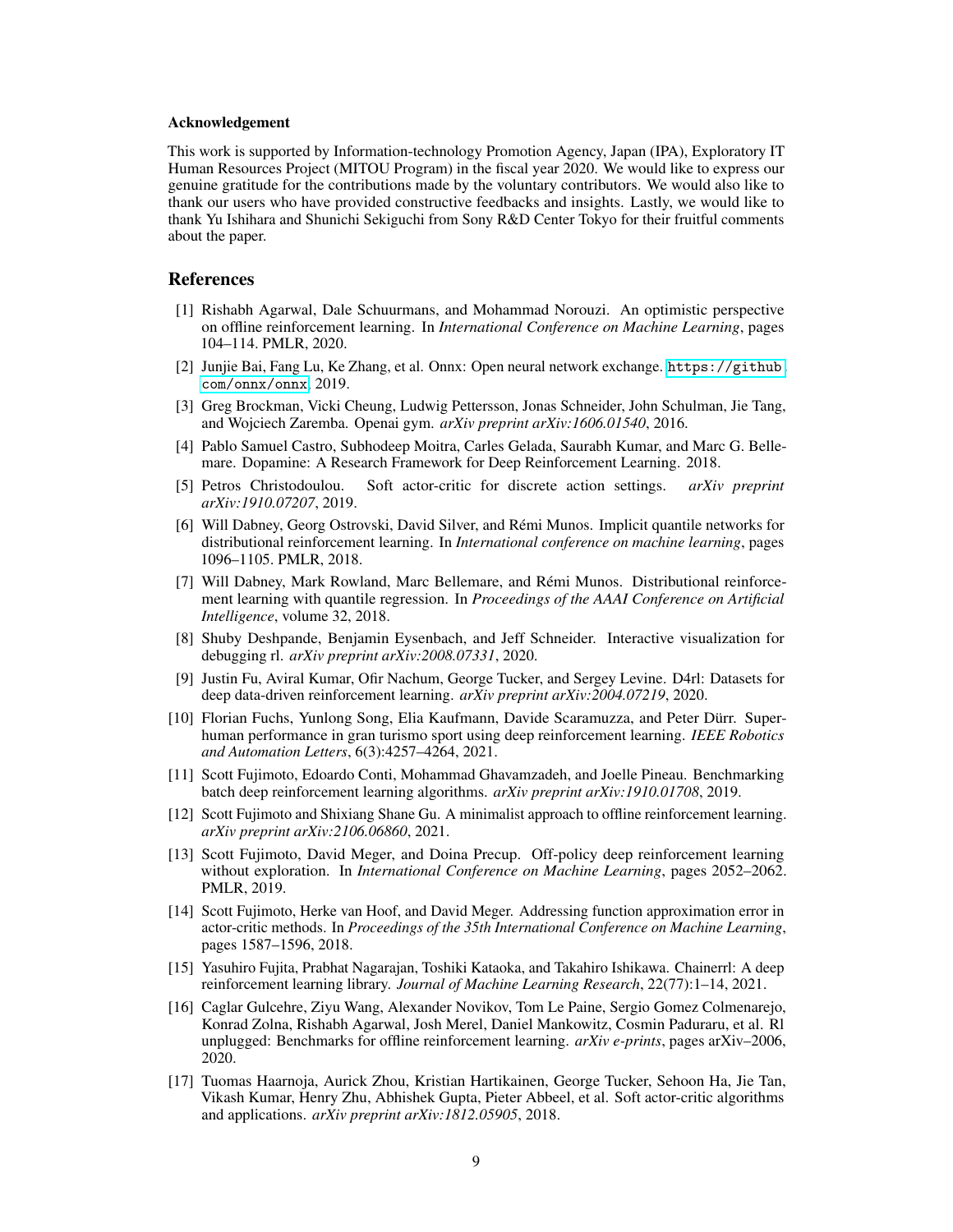- <span id="page-9-17"></span>[18] P Henderson, R Islam, P Bachman, J Pineau, D Precup, and D Meger. Deep reinforcement learning that matters. arxiv 2017. *arXiv preprint arXiv:1709.06560*, 2017.
- <span id="page-9-14"></span>[19] Matteo Hessel, Joseph Modayil, Hado Van Hasselt, Tom Schaul, Georg Ostrovski, Will Dabney, Dan Horgan, Bilal Piot, Mohammad Azar, and David Silver. Rainbow: Combining improvements in deep reinforcement learning. In *Thirty-second AAAI conference on artificial intelligence*, 2018.
- <span id="page-9-2"></span>[20] Alex Kendall, Jeffrey Hawke, David Janz, Przemyslaw Mazur, Daniele Reda, John-Mark Allen, Vinh-Dieu Lam, Alex Bewley, and Amar Shah. Learning to drive in a day. In *2019 International Conference on Robotics and Automation (ICRA)*, pages 8248–8254. IEEE, 2019.
- <span id="page-9-19"></span>[21] Diederik P Kingma and Jimmy Ba. Adam: A method for stochastic optimization. *arXiv preprint arXiv:1412.6980*, 2014.
- <span id="page-9-9"></span>[22] Aviral Kumar, Justin Fu, George Tucker, and Sergey Levine. Stabilizing off-policy q-learning via bootstrapping error reduction. *arXiv preprint arXiv:1906.00949*, 2019.
- <span id="page-9-10"></span>[23] Aviral Kumar, Aurick Zhou, George Tucker, and Sergey Levine. Conservative q-learning for offline reinforcement learning. *arXiv preprint arXiv:2006.04779*, 2020.
- <span id="page-9-1"></span>[24] Joonho Lee, Jemin Hwangbo, Lorenz Wellhausen, Vladlen Koltun, and Marco Hutter. Learning quadrupedal locomotion over challenging terrain. *Science robotics*, 5(47), 2020.
- <span id="page-9-3"></span>[25] Sergey Levine, Aviral Kumar, George Tucker, and Justin Fu. Offline reinforcement learning: Tutorial, review, and perspectives on open problems. *arXiv preprint arXiv:2005.01643*, 2020.
- <span id="page-9-8"></span>[26] Timothy P Lillicrap, Jonathan J Hunt, Alexander Pritzel, Nicolas Heess, Tom Erez, Yuval Tassa, David Silver, and Daan Wierstra. Continuous control with deep reinforcement learning. In *International Conference on Learning Representation*, 2016.
- <span id="page-9-15"></span>[27] Long-Ji Lin. Self-improving reactive agents based on reinforcement learning, planning and teaching. *Machine learning*, 8(3-4):293–321, 1992.
- <span id="page-9-0"></span>[28] Volodymyr Mnih, Koray Kavukcuoglu, David Silver, Andrei A Rusu, Joel Veness, Marc G Bellemare, Alex Graves, Martin Riedmiller, Andreas K Fidjeland, Georg Ostrovski, et al. Human-level control through deep reinforcement learning. *Nature*, 518(7540):529–533, 2015.
- <span id="page-9-18"></span>[29] Ofir Nachum, Yinlam Chow, Bo Dai, and Lihong Li. Dualdice: Behavior-agnostic estimation of discounted stationary distribution corrections. *arXiv preprint arXiv:1906.04733*, 2019.
- <span id="page-9-11"></span>[30] Ashvin Nair, Murtaza Dalal, Abhishek Gupta, and Sergey Levine. Accelerating online reinforcement learning with offline datasets. *arXiv preprint arXiv:2006.09359*, 2020.
- <span id="page-9-4"></span>[31] Fabio Pardo. Tonic: A deep reinforcement learning library for fast prototyping and benchmarking. *arXiv preprint arXiv:2011.07537*, 2020.
- <span id="page-9-5"></span>[32] Adam Paszke, Sam Gross, Francisco Massa, Adam Lerer, James Bradbury, Gregory Chanan, Trevor Killeen, Zeming Lin, Natalia Gimelshein, Luca Antiga, et al. Pytorch: An imperative style, high-performance deep learning library. *arXiv preprint arXiv:1912.01703*, 2019.
- <span id="page-9-6"></span>[33] Fabian Pedregosa, Gaël Varoquaux, Alexandre Gramfort, Vincent Michel, Bertrand Thirion, Olivier Grisel, Mathieu Blondel, Peter Prettenhofer, Ron Weiss, Vincent Dubourg, et al. Scikitlearn: Machine learning in python. *the Journal of machine Learning research*, 12:2825–2830, 2011.
- <span id="page-9-16"></span>[34] Richard S Sutton, Andrew G Barto, et al. *Introduction to reinforcement learning*, volume 2. MIT Press Cambridge, 1998.
- <span id="page-9-7"></span>[35] Hado van Hasselt, Arthur Guez, and David Silver. Deep reinforcement learning with double q-learning. corr abs/1509.06461 (2015). *arXiv preprint arXiv:1509.06461*, 2015.
- <span id="page-9-12"></span>[36] Ziyu Wang, Alexander Novikov, Konrad Zołna, Jost Tobias Springenberg, Scott Reed, Bobak ˙ Shahriari, Noah Siegel, Josh Merel, Caglar Gulcehre, Nicolas Heess, et al. Critic regularized regression. *arXiv preprint arXiv:2006.15134*, 2020.
- <span id="page-9-13"></span>[37] Wenxuan Zhou, Sujay Bajracharya, and David Held. Latent action space for offline reinforcement learning. In *Conference on Robot Learning*, 2020.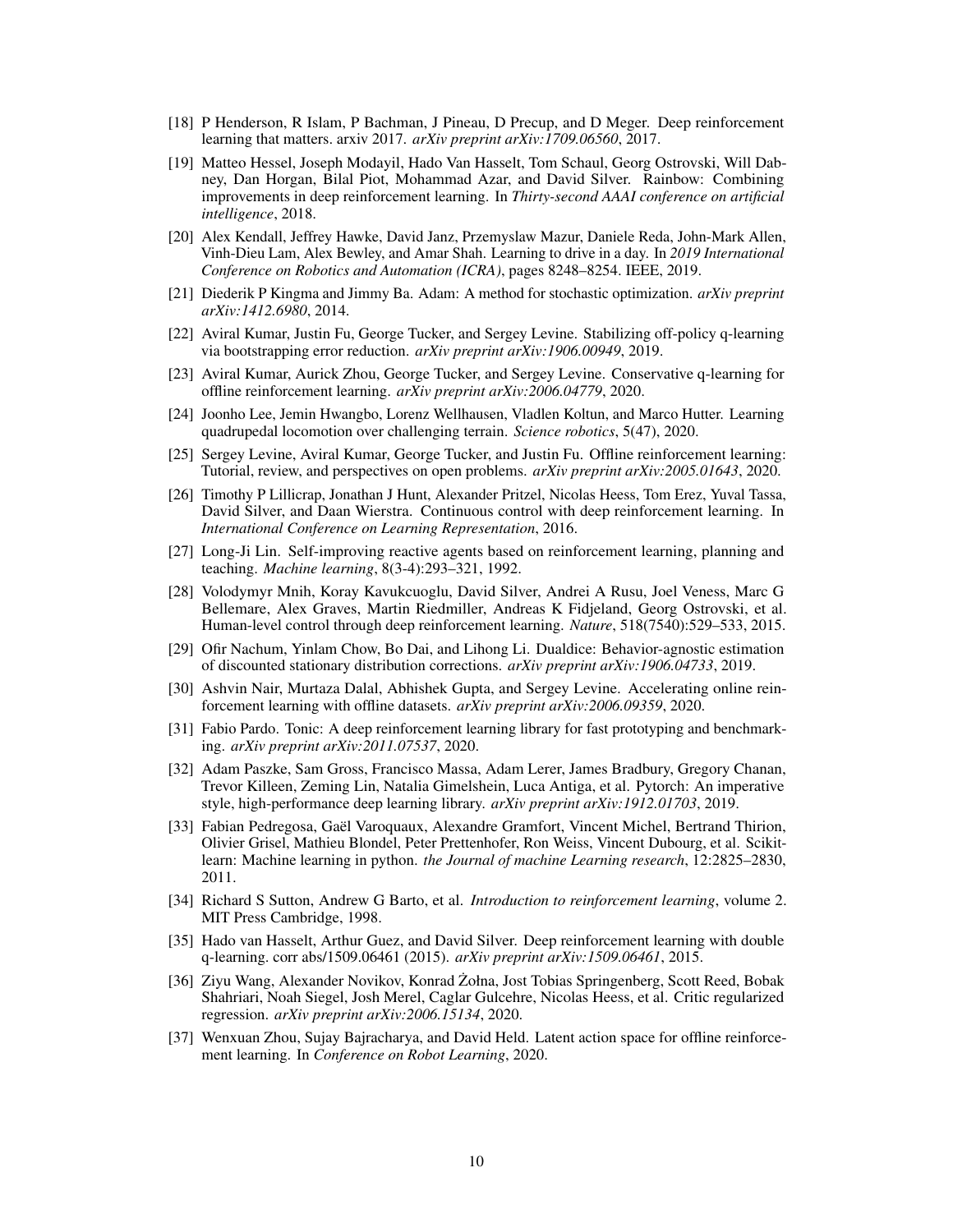## Appendix

#### <span id="page-10-0"></span>A Serialized metadata

The metadata is serialized in JSON text format. The example of serialized metadata used by the CLI is shown as follows:

```
\overline{\mathcal{E}}"algorithm": "CQL",
  "observation_shape": [
    17
  ],
  "action_size": 6
  "action_scaler": null,
  "actor_encoder_factory": {
    "type": "vector",
    "params": {
      "hidden_units": [
        256,
        256,
        256
      ],
      "activation": "relu",
      "use_batch_norm": false,
      "dropout_rate": null,
      "use_dense": false
    }
  },
  "actor_learning_rate": 0.0001,
  "actor_optim_factory": {
    "optim_cls": "Adam",
    "betas": [
      0.9,
      0.999
    ],
    "eps": 1e-08,
    "weight_decay": 0,
    "amsgrad": false
  },
  .
  .
  .
}
```
Using this serialized data, the algorithm object can be constructed in the program, which is especially convenient when continuing the training from the trained models:

```
# construct CQL algorithm object from the serialized data
cql = d3rlpy.algos.CQL.from_json("d3rlpy_logs/.../params.json")
# load the trained models
cql.load_model("d3rlpy_logs/.../model_500000.pt")
# resume training
cql.fit(...)
```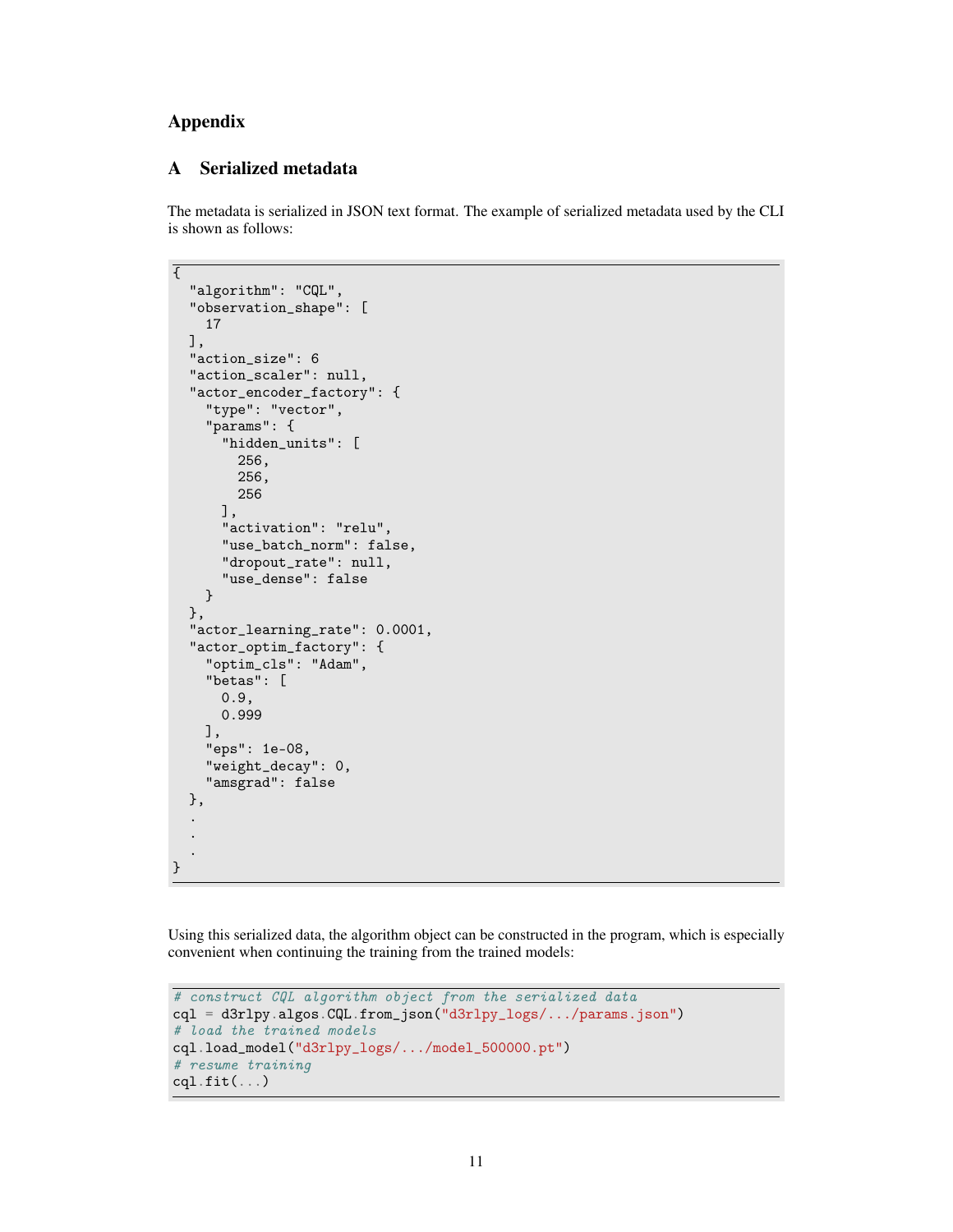## <span id="page-11-0"></span>B Dataset format for MINERVA

The example dataset is shown below. In this case, the observation is 2-dimensional vector and the action is 3-dimensional continuous vector.

|                      |         | episode, observation: 0, observation: 1, action: 0, action: 1, action: 2, reward |               |                      |     |       |  |
|----------------------|---------|----------------------------------------------------------------------------------|---------------|----------------------|-----|-------|--|
| $\overline{0}$       | , 0.030 | , 1.120                                                                          | $\ldots$ .0.2 | ,0.1, 1.3            |     | , 1.0 |  |
| $\Omega$             | 0.032   | , 0.241                                                                          |               | $,1.4$ $,1.4$ $.0.3$ |     | 0.0.  |  |
| $\ddot{\phantom{1}}$ |         |                                                                                  |               |                      |     |       |  |
|                      |         |                                                                                  |               |                      |     |       |  |
|                      | , 0.030 | , 1.120                                                                          | 0.1           | , 1.5                | 0.4 | 0.0   |  |
| $\mathbf{1}$         | .0.032  | , 0.312                                                                          | .1.2          | $,0.3$ $,1.0$        |     | , 1.0 |  |
|                      |         |                                                                                  |               |                      |     |       |  |
|                      |         |                                                                                  |               |                      |     |       |  |

The example of image observation dataset is shown below. In this case, the observation is pixel and the action is discrete. When uploading the image observation datasets, zipped image files need to be additionally uploaded along with the CSV file.

```
episode,observation:0,action:0,reward<br>0 .jmage1.png .1 0.0
          0.0 ,image1.png<br>0 ,image2.png ,0 ,1.0
0 ,image2.png
.
\frac{1}{1}1 ,image13.png ,1 ,0.0<br>1 ,image14.png ,0 ,1.0
          , image14.png, 0.
.
```
## <span id="page-11-1"></span>C Experimental Details

<span id="page-11-2"></span>Table [4](#page-11-2) shows hyperparameters used in benchmarking. We used discount factor of 0.99, target update rate of 5e-3 and an Adam optimizer [\[21\]](#page-9-19) across all algorithms. The default architecture was MLP with hidden layers of [256, 256] unless we explicitly explain it.

| Algorithm   | Hyperparameter          | Value                |
|-------------|-------------------------|----------------------|
|             | Critic learning rate    | $3e-4$               |
| <b>SAC</b>  | Actor learning rate     | $3e-4$               |
|             | Mini-batch size         | 256                  |
|             | Critic learning rate    | $3e-4$               |
|             | Actor learning rate     | $3e-4$               |
| TD3         | Mini-batch size         | 256                  |
|             | Policy noise            | 0.2                  |
|             | Policy noise clipping   | $(-0.5, 0.5)$        |
|             | Policy update frequency | $\overline{2}$       |
|             | Critic learning rate    | $3e-4$               |
|             | Actor learning rate     | $3e-4$               |
| <b>AWAC</b> | Mini-batch size         | 1024                 |
|             | $\lambda$ [30]          |                      |
|             | Actor hidden units      | [256, 256, 256, 256] |
|             | Actor weight decay      | $1e-4$               |
|             | Critic learning rate    | $1e-3$               |
|             | Actor learning rate     | $1e-3$               |
|             | VAE learning rate       | $1e-3$               |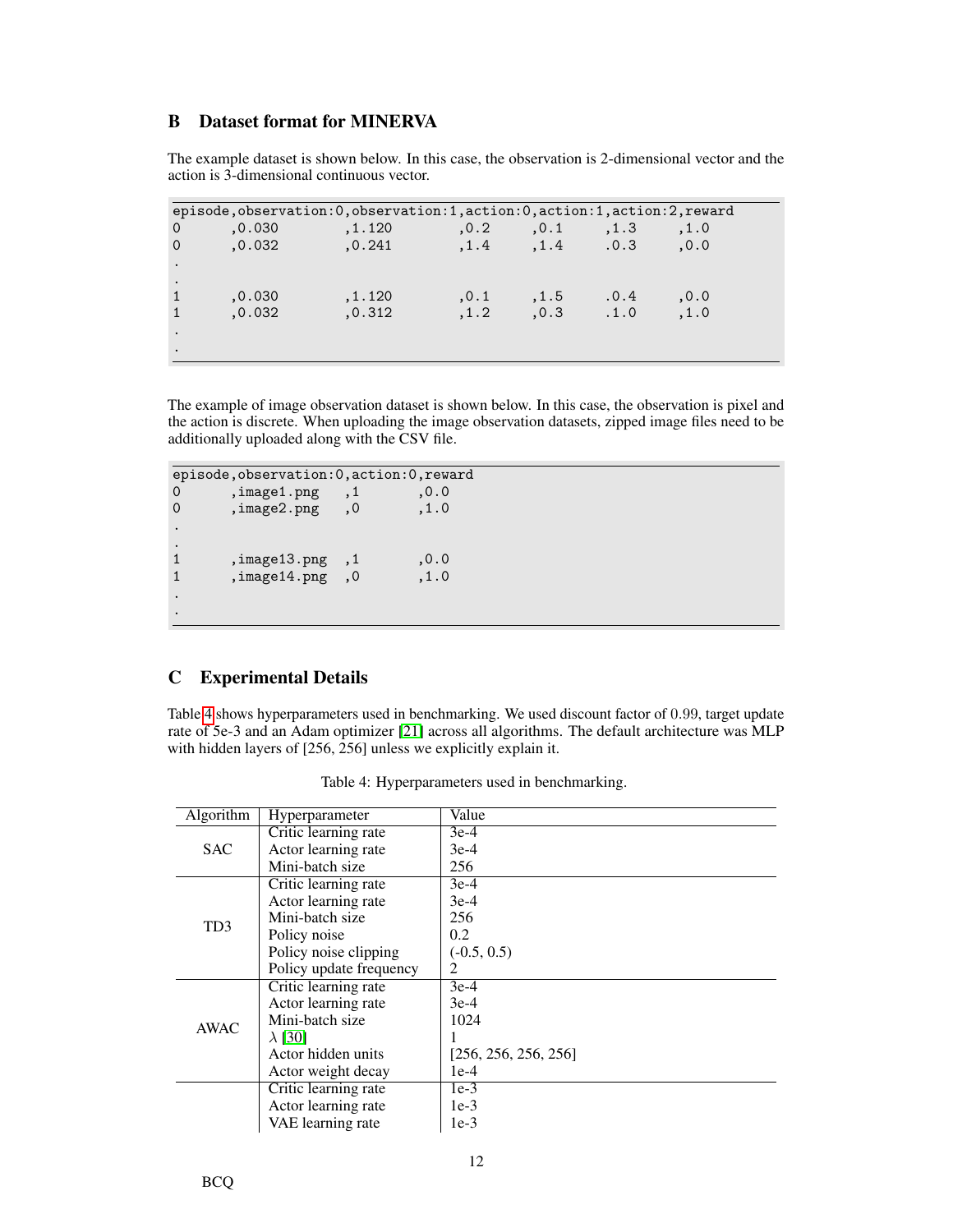|             | Mini-batch size                        | 100                                                     |
|-------------|----------------------------------------|---------------------------------------------------------|
|             | $\lambda$ [13]                         | 0.75                                                    |
|             | Critic hidden units                    | [400, 300]                                              |
|             | Actor hidden units                     | [400, 300]                                              |
|             | VAE encoder hidden units               | [750, 750]                                              |
|             | VAE decoder hidden units               | [750, 750]                                              |
|             | VAE latent size                        | $2 \times  A $                                          |
|             |                                        | 0.05                                                    |
|             | Perturbation range                     |                                                         |
|             | Action samples                         | 100                                                     |
|             | Critic learning rate                   | $3e-4$                                                  |
|             | Actor learning rate                    | $1e-4$                                                  |
|             | VAE learning rate                      | $3e-4$                                                  |
|             | $\alpha$ learning rate                 | $1e-3$                                                  |
|             | Mini-batch size                        | 256                                                     |
|             | VAE encoder hidden units               | [750, 750]                                              |
|             | VAE decoder hidden units               | [750, 750]                                              |
| <b>BEAR</b> | VAE latent size                        | $2 \times  A $                                          |
|             | MMD $\sigma$                           | 20                                                      |
|             | <b>MMD</b> kernel                      | laplacian (gaussian for HalfCheetah datasets)           |
|             | MMD action samples                     | 4                                                       |
|             | $\alpha$ threshold                     | 0.05                                                    |
|             | Target action samples                  | 10                                                      |
|             | Evaluation action samples              | 100                                                     |
|             | Pretraining steps                      | 40000                                                   |
|             | Critic learning rate                   | $3e-4$                                                  |
|             | Actor learning rate                    | $1e-4$                                                  |
|             | Fixed $\alpha$                         | 5 (10 for medium datasets)                              |
| <b>CQL</b>  | Mini-batch size                        | 256                                                     |
|             | Critic hidden units                    | [256, 256, 256]                                         |
|             | Actor hidden units                     | [256, 256, 256]                                         |
|             | Action samples                         | 10                                                      |
|             | Critic learning rate                   | $3e-4$                                                  |
|             |                                        | 3e-4                                                    |
|             | Actor learning rate<br>Mini-batch size |                                                         |
| <b>CRR</b>  |                                        | 256<br>4                                                |
|             | Action samples                         |                                                         |
|             | Advantage type                         | mean                                                    |
|             | Weight type                            | binary                                                  |
|             | Critic learning rate                   | $1e-3$                                                  |
|             | Actor learning rate                    | $1e-4$                                                  |
|             | VAE learning rate                      | $1e-4$                                                  |
|             | Mini-batch size                        | 100                                                     |
|             | Critic hidden units                    | [400, 300]                                              |
| <b>PLAS</b> | Actor hidden units                     | [400, 300]                                              |
|             | VAE encoder hidden units               | $[750, 750]$ ( $[128, 128]$ for medium-replay datasets) |
|             | VAE decoder hidden units               | $[750, 750]$ ( $[128, 128]$ for medium-replay datasets) |
|             | $\lambda$ [13]                         | 1.0                                                     |
|             | VAE latent size                        | $2 \times  A $                                          |
|             | VAE pretraining steps                  | 500000                                                  |
|             | Critic learning rate                   | $1e-3$                                                  |
|             | Actor learning rate                    | $1e-4$                                                  |
|             | VAE learning rate                      | $1e-4$                                                  |
|             | Mini-batch size                        | 100                                                     |
|             | Critic hidden units                    | [400, 300]                                              |
|             | Actor hidden units                     | [400, 300]                                              |
| PLAS+P      | VAE encoder hidden units               | $[750, 750]$ ([128, 128] for medium-replay datasets)    |
|             | VAE decoder hidden units               | $[750, 750]$ ( $[128, 128]$ for medium-replay datasets) |
|             | $\lambda$ [13]                         | 1.0                                                     |
|             | VAE latent size                        | $2 \times  A $                                          |
|             | VAE pretraining steps                  | 500000                                                  |
|             |                                        |                                                         |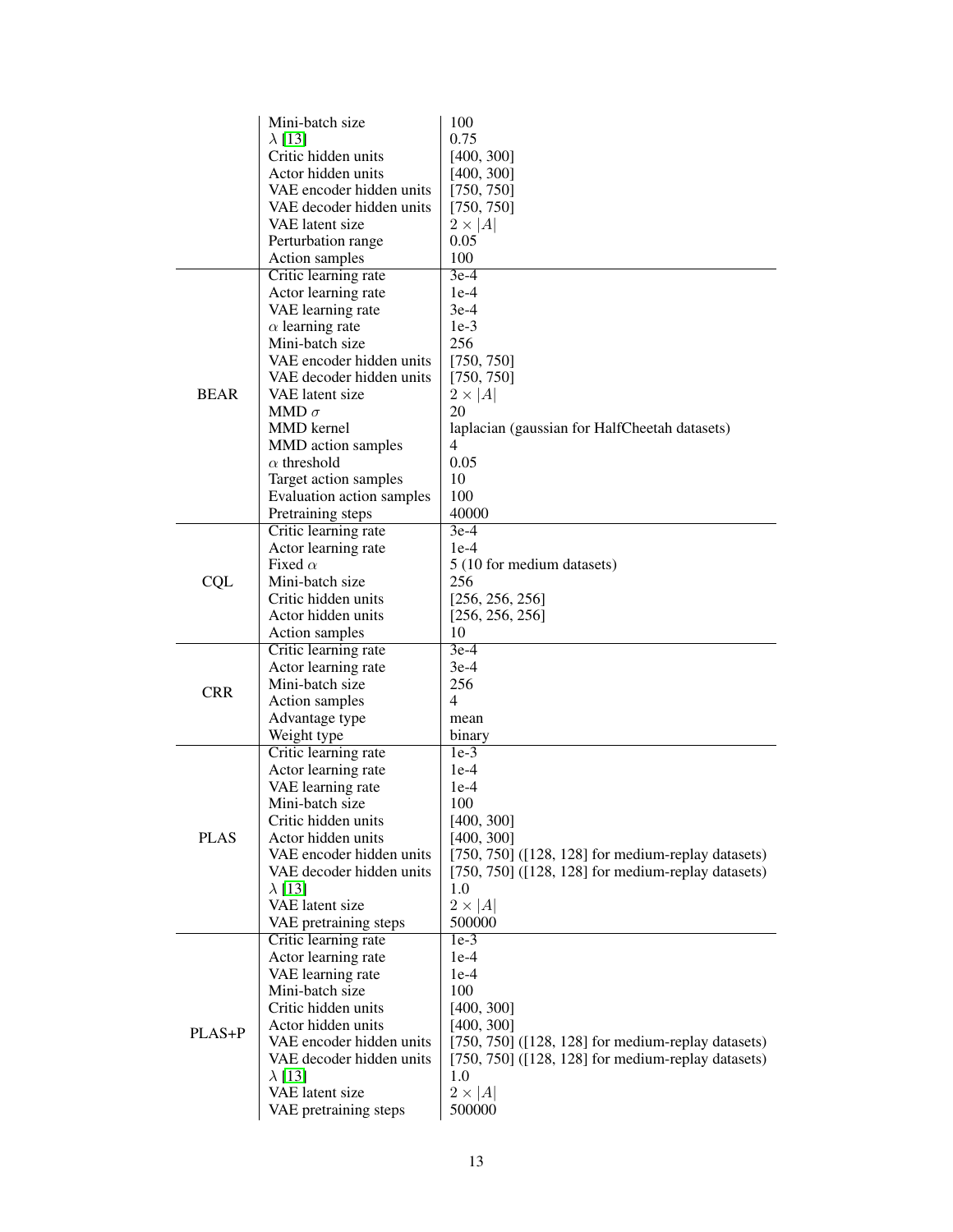|          | Perturbation range      | 0.05            |
|----------|-------------------------|-----------------|
|          | Critic learning rate    | $3e-4$          |
|          | Actor learning rate     | $3e-4$          |
|          | Mini-batch size         | 256             |
|          | Policy noise            | 0.2             |
| $TD3+BC$ | Policy noise clipping   | $(-0.5, 0.5)$   |
|          | Policy update frequency |                 |
|          | $\alpha$                | 2.5             |
|          | Observation preprocess  | standardization |

## <span id="page-13-0"></span>D Additional Benchmark Results

| <b>Dataset</b>               | <b>SAC</b> | TD3      | <b>AWAC</b> | BCO    | <b>BEAR</b> | <b>COL</b> | <b>CRR</b> | <b>PLAS</b> | <b>PLAS+P</b> | $TD3+BC$ |
|------------------------------|------------|----------|-------------|--------|-------------|------------|------------|-------------|---------------|----------|
| halfcheetah-random-y0        | 3546.6     | 3674.7   | 2005.6      | $-1.1$ | $-0.3$      | 3401.6     | 2452.4     | 3076.1      | 3260.1        | 1092.7   |
| walker2d-random-v0           | 136.6      | 166.2    | 20.0        | 189.4  | 228.3       | 244.0      | 165.6      | 316.9       | 348.4         | 126.0    |
| hopper-random-v0             | 5.8        | 16.0     | 335.7       | 326.3  | 308.7       | 334.3      | 323.8      | 323.4       | 336.6         | 339.2    |
| halfcheetah-medium-v0        | 2831.6     | 3568.4   | 4749.3      | 4715.7 | 4304.5      | 4892.3     | 4911.4     | 4707.4      | 4906.0        | 5014.3   |
| walker2d-medium-y0           | 325.9      | 5.3      | 2972.2      | 2103.1 | 2607.3      | 3451.7     | 2451.8     | 1532.9      | 3039.7        | 3442.1   |
| hopper-medium-v0             | 6.6        | 4.2      | 1294.2      | 286.8  | 1071.2      | 1483.7     | 1391.2     | 2220.9      | 1881.8        | 2800.0   |
| halfcheetah-medium-replay-v0 | 4928.7     | 4197.9   | 4922.4      | 4577.5 | 4385.2      | 4703.6     | 4852.8     | 5198.6      | 5322.2        | 5056.9   |
| walker2d-medium-replay-v0    | 375.1      | 375.5    | 1112.2      | 734.0  | 594.7       | 864.8      | 1229.6     | 1021.7      | 159.4         | 1164.4   |
| hopper-medium-replay-v0      | 0.1        | 321.0    | 918.6       | 528.8  | 831.9       | 974.4      | 1193.3     | 506.3       | 336.4         | 989.9    |
| halfcheetah-medium-expert-v0 | $-331.0$   | $-490.3$ | 2008.8      | 6927.8 | 5338.8      | 842.1      | 1342.7     | 9995.3      | 7947.5        | 10510.4  |
| walker2d-medium-expert-v0    | 2.7        | 43.8     | 2556.3      | 2401.6 | 2886.3      | 3209.4     | 2341.2     | 4505.3      | 3872.6        | 4410.2   |
| hopper-medium-expert-v0      | 360.9      | 262.0    | 1647.2      | 3641.6 | 2692.2      | 3262.0     | 621.0      | 3571.6      | 3223.3        | 3624.4   |

Table 5: The raw scores collected with the final trained policy in D4RL. The scores are averaged over 3 random seeds.

| <b>Dataset</b>               | <b>SAC</b> | TD3    | AWAC   | BCO     | <b>BEAR</b> | $\overline{\text{COL}}$ | CRR    | <b>PLAS</b> | <b>PLAS+P</b> | $TD3+BC$ |
|------------------------------|------------|--------|--------|---------|-------------|-------------------------|--------|-------------|---------------|----------|
| halfcheetah-random-y0        | 3932.2     | 3931.2 | 2570.4 | 6.2     | 129.7       | 4037.0                  | 2644.2 | 3816.7      | 4047.6        | 1271.6   |
| $walker2d-random-v()$        | 1088.3     | 859.3  | 365.0  | 298.6   | 548.1       | 712.5                   | 496.7  | 984.4       | 1042.2        | 980.3    |
| hopper-random-v0             | 466.2      | 124.3  | 360.3  | 336.9   | 341.1       | 344.2                   | 467.5  | 336.6       | 342.4         | 344.0    |
| halfcheetah-medium-v0        | 3593.5     | 3880.9 | 4966.1 | 4816.2  | 4408.9      | 5005.2                  | 4979.9 | 4777.2      | 4979.5        | 5105.1   |
| walker2d-medium-y0           | 759.9      | 694.7  | 3680.0 | 3495.2  | 3505.8      | 3784.4                  | 3346.5 | 3103.2      | 3710.9        | 3787.4   |
| hopper-medium-v0             | 94.8       | 424.5  | 3316.3 | 3251.2  | 3148.2      | 3252.9                  | 3072.2 | 3186.0      | 3276.5        | 3260.2   |
| halfcheetah-medium-replay-v0 | 5560.7     | 4933.1 | 5174.3 | 4966.3  | 4652.9      | 5467.8                  | 5049.9 | 5256.2      | 5438.9        | 5259.0   |
| walker2d-medium-replay-v0    | 1431.6     | 1253.4 | 2336.3 | 1601.8  | 1586.2      | 2272.7                  | 2050.0 | 2080.6      | 2062.2        | 2453.1   |
| hopper-medium-replay-v0      | 985.7      | 1609.3 | 3184.9 | 1350.4  | 1893.9      | 2100.4                  | 2787.2 | 1718.3      | 1669.2        | 2080.5   |
| halfcheetah-medium-expert-v0 | 428.7      | 214.1  | 3122.6 | 10459.6 | 7630.9      | 2755.0                  | 2648.1 | 12469.9     | 11327.3       | 12124.2  |
| walker2d-medium-expert-v0    | 640.7      | 783.5  | 5144.8 | 4081.5  | 4184.1      | 5091.1                  | 4506.3 | 4964.3      | 5104.1        | 5108.4   |
| hopper-medium-expert-v0      | 920.4      | 1590.4 | 3650.5 | 3704.9  | 3651.5      | 3713.5                  | 2828.5 | 3677.3      | 3712.5        | 3690.4   |

Table 6: The raw scores collected with the best trained policy in D4RL. The scores are averaged over 3 random seeds.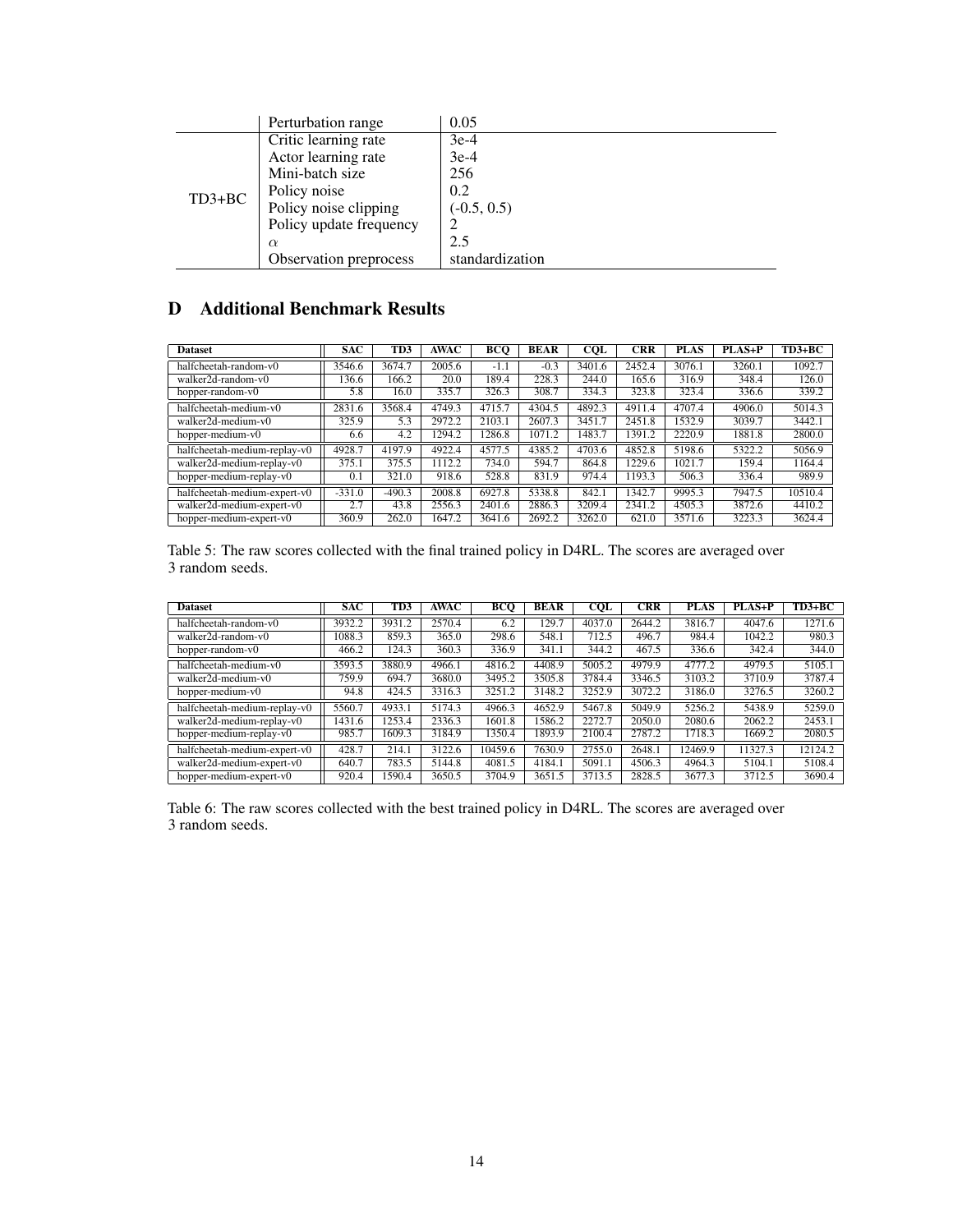| Dataset                      |              | <b>AWAC</b>       |                 | BCQ      | <b>BEAR</b>    |                    | CQL            |                  |                | PLAS     |         | PLAS+P                  |                       | $TD3+BC$ |
|------------------------------|--------------|-------------------|-----------------|----------|----------------|--------------------|----------------|------------------|----------------|----------|---------|-------------------------|-----------------------|----------|
|                              | <b>Arlpy</b> | Ref[30]           | d3rlpy          | Ref [9]  | d3rlpy         | Ref <sub>[9]</sub> | d3rlpy         | Ref              | d3rlpy         | Ref [37] | d3rlpy  | $Ref [37]$ <sup>+</sup> | d3rlpy                | Ref [12] |
| naltcheetah-random-v0        | 18.4         | 2.2               | 2.2             | 22       | 23             | 25.1               | 29.7           | 28.5             | 27.0           | 25.8     | 28.5    | 28.3                    | $\stackrel{\circ}{=}$ | 10.2     |
| walker2d-random-v0           | 0.4          | $\overline{51}$   | $\vec{+}$       | $^{4.9}$ | $^{4.9}$       | 7.3                | 5.3            | $\overline{51}$  | 6.7            | $\Xi$    | 7.6     | $\frac{8}{6}$           | 2.7                   |          |
| hopper-random-v0             | 10.9         | 9.6               | 10.6            | 10.6     | $\overline{0}$ | $\frac{4}{1}$      | 10.9           | 10.6             | 10.6           | 10.5     | $\Xi$   | 13.3                    | $\frac{1}{2}$         |          |
| nalfcheetah-medium-v(        | 40.5         | 37.4              | 40.2            | 40.7     | 36.9           | 41.7               | 41.7           | 38.8             | 40.2           | 39.3     | 41.8    | 42.2                    | 42.6                  | 42.8     |
| walker2d-medium-v0           | 64.7         | 30.1              | 45.8            | 53.1     | 56.8           | 59.1               | 75.2           | 48.7             | 33.4           | 44.6     | 66.2    | 66.9                    | 74.9                  | 79.7     |
| 1000er-medium-v0             | 40.4         | $\overline{72.0}$ | 40.2            | 54.5     | 33.5           | 52.1               | 46.2           | 31.2             | 68.7           | 32.9     | 58.4    | 36.9                    | 86.7                  | 9.5      |
| halfcheetah-medium-replay-v0 | 42.0         | I                 | $-39.1$         | 38.2     | 37.6           | 38.6               | $\overline{1}$ | 44.9             | न<br>न         | 43.9     | $-15.1$ | 45.7                    | 43.0                  | 43.3     |
| walker2d-medium-replay-v0    | 24.2         | I                 | 16.0            | 15.0     | 12.9           | 19.2               | 18.8           | 25.5             | 22.2           | 30.2     | 3.4     | 14.3                    | 25.3                  | 25.2     |
| 10pper-medium-replay-v0      | 28.8         | I                 | 16.9            | 33.I     | 26.2           | 33.7               | 30.6           | 30.1             | 16.2           | 27.9     |         | 51.9                    | $\frac{31.0}{2}$      | 31.4     |
| halfcheetah-medium-expert-v0 | 18.4         | 36.8              | $\overline{58}$ | 64.7     | 45.3           | 53.4               | $^{0.6}$       | $\frac{13}{11}$  | 82.8           | 96.6     | 66.2    | 99.3                    | 86.9                  | 97.9     |
| walker2d-medium-expert-v0    | 55.6         | 42.7              | 52.3            | 57.5     | 62.4           | $\overline{40.1}$  | 69.7           | 75.5             | $\frac{8}{36}$ | 89.6     | 84.3    | 94.7                    | 96.0                  | $\Xi$    |
| hopper-medium-expert-v0      | 51.2         | 80.9              | 112.5           | 10.9     | 83.3           | 96.3               | 100.9          | $\overline{000}$ | 10.4           |          | 99.7    | 108.7                   | 112.0                 | 12.2     |
|                              |              |                   |                 |          |                |                    |                |                  |                |          |         |                         |                       |          |

Table 7: The side-by-side comparison against the reference normalized scores collected with the final trained policy in D4RL. (†) The reference scores of CQL were collected with the subsets of the hyperparameters suggeste Table 7: The side-by-side comparison against the reference normalized scores collected with the final trained policy in D4RL. (†) The reference scores of CQL were collected with the author's implementation with the hyperparameters suggested in GitHub. ( $\ddagger$ ) The reference scores of PLAS+P were reported by picking the best result of sweeeping a parameter of the perturbation modelfor each dataset [\[37\]](#page-9-13) while we fixed the parameter because the author did not provide the chosen values.